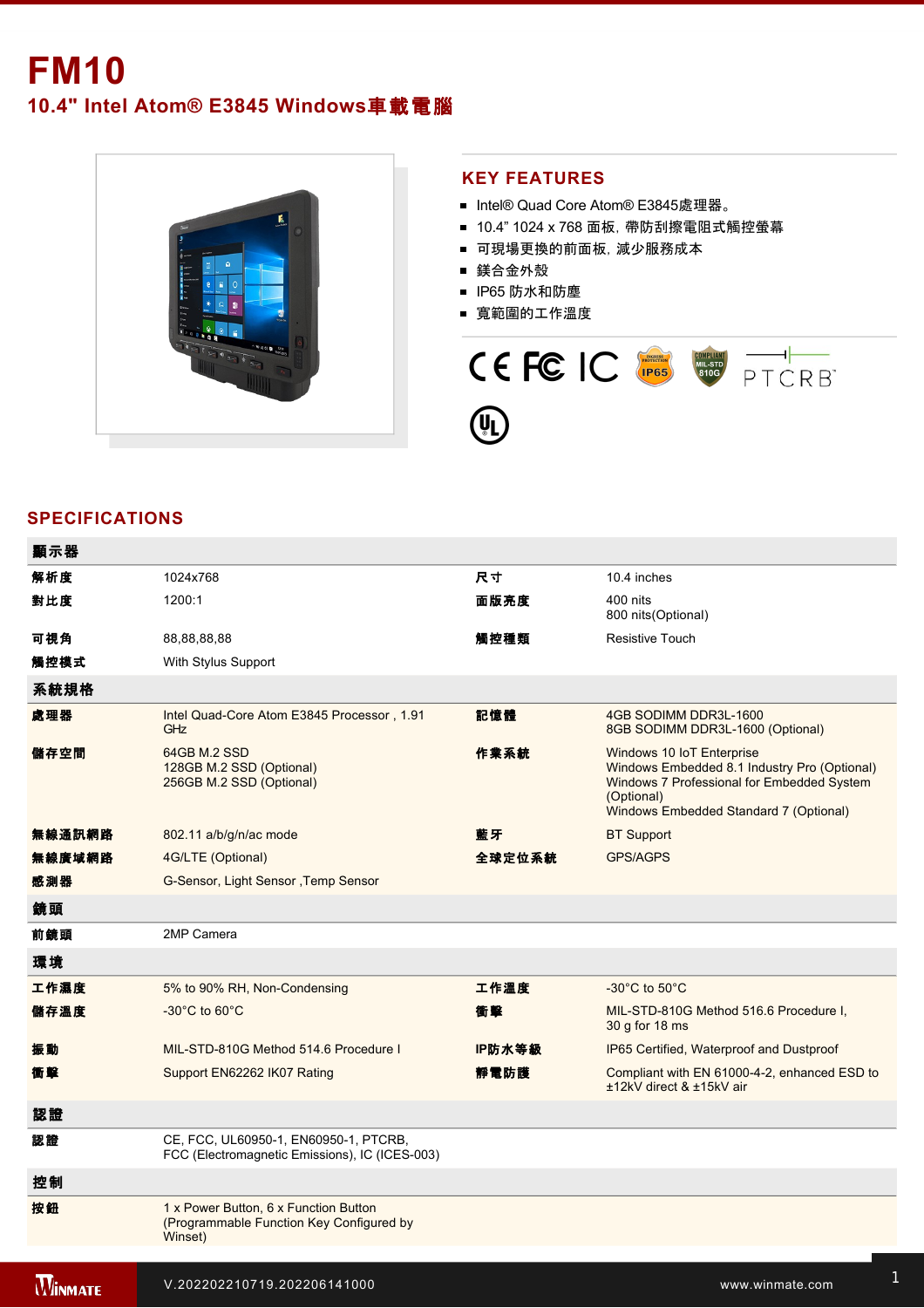| 訊號埠                     |                                                                                                                                                                                                                                     |       |                                                                                                                                                                                                                                                                                                                                                                                                                                                                                                                                                                                                                                                                                                                                                                                              |
|-------------------------|-------------------------------------------------------------------------------------------------------------------------------------------------------------------------------------------------------------------------------------|-------|----------------------------------------------------------------------------------------------------------------------------------------------------------------------------------------------------------------------------------------------------------------------------------------------------------------------------------------------------------------------------------------------------------------------------------------------------------------------------------------------------------------------------------------------------------------------------------------------------------------------------------------------------------------------------------------------------------------------------------------------------------------------------------------------|
| USB埠                    | 1 x USB 3.0(Tablet)<br>1 x DB9 Connector for 2 x USB 2.0 Port(Docking)                                                                                                                                                              | 序列埠   | 2 x COM Port(Docking)                                                                                                                                                                                                                                                                                                                                                                                                                                                                                                                                                                                                                                                                                                                                                                        |
| SD卡槽                    | 1 x Micro SD Card Slot(Tablet)                                                                                                                                                                                                      | SIM卡槽 | 1 x SIM Card Slot(Tablet)                                                                                                                                                                                                                                                                                                                                                                                                                                                                                                                                                                                                                                                                                                                                                                    |
| 音訊                      | 2 x Speaker(Docking)<br>1 x CANBus or 1 x Audio(Docking)                                                                                                                                                                            | 有線網路  | 1 x Gigabit LAN port(Docking)                                                                                                                                                                                                                                                                                                                                                                                                                                                                                                                                                                                                                                                                                                                                                                |
| 指示燈                     | 4 x LED Indicator<br>(Wi-Fi, BT, UPS battery, HDD, Screen Blanking,<br>Heater)                                                                                                                                                      |       |                                                                                                                                                                                                                                                                                                                                                                                                                                                                                                                                                                                                                                                                                                                                                                                              |
| 機構                      |                                                                                                                                                                                                                                     |       |                                                                                                                                                                                                                                                                                                                                                                                                                                                                                                                                                                                                                                                                                                                                                                                              |
| 外觀尺寸                    | Tablet: 268 x 214 x 35 mm (10.6 x 8.42 x 1.37)<br>inches)<br>Docking: 202 x 245 x 52 mm (7.9 x 9.6 x 2.04<br>inches)                                                                                                                | 重量    | Tablet 1.7 kg (3.75 lbs)<br>Docking 1.6 kg (3.53 lbs)                                                                                                                                                                                                                                                                                                                                                                                                                                                                                                                                                                                                                                                                                                                                        |
| 安裝                      | <b>RAM Mount/ VESA Mount</b>                                                                                                                                                                                                        | 冷卻系統  | <b>Fanless Design</b>                                                                                                                                                                                                                                                                                                                                                                                                                                                                                                                                                                                                                                                                                                                                                                        |
| 外觀                      | Magnesium alloy housing                                                                                                                                                                                                             |       |                                                                                                                                                                                                                                                                                                                                                                                                                                                                                                                                                                                                                                                                                                                                                                                              |
| 安全性                     |                                                                                                                                                                                                                                     |       |                                                                                                                                                                                                                                                                                                                                                                                                                                                                                                                                                                                                                                                                                                                                                                                              |
| <b>SOTI MobiControl</b> | SOTI MobiControl Compliance                                                                                                                                                                                                         |       |                                                                                                                                                                                                                                                                                                                                                                                                                                                                                                                                                                                                                                                                                                                                                                                              |
| 配件                      |                                                                                                                                                                                                                                     |       |                                                                                                                                                                                                                                                                                                                                                                                                                                                                                                                                                                                                                                                                                                                                                                                              |
| 配件                      | 5 m Power Cable<br><b>Fuse Kit cable</b><br>0.3 m USB Cable<br>0.15 m Power Converter Cable<br>Wi-Fi Antenna x 1<br><b>Quick Start Guide</b><br>Driver CD<br>84W Adapter with Power Cable<br><b>External Antenna Fixing Bracket</b> | 配件選配  | 3 m DC Jack Power Cable (Optional)<br>1.2 M 120 Watt Adapter (For Heater Model)<br>(Optional)<br>4.2 m Adapter with Power Cable (Optional)<br>1.8 m RS232 Cable (Optional)<br>0.3 m Audio Cable (Optional)<br>1.8 m CAN BUS Y Cable (Optional)<br>2 m IP65 LAN Cable (Optional)<br>Wi-Fi Antenna x 1 (Optional)<br>15A, 250V, VDA Type Fuses (Optional)<br>Spare Key for Vehicle Dock (Optional)<br>DC 12C/2A Output UHF Fixed Reader (Optional)<br>GPS & LTE 2M Combo Antenna(VM240)<br>(Optional)<br>GPS & LTE 5M Combo Antenna (VM9C)<br>(Optional)<br>GPS & LTE & Wi-Fi Magnetic (Optional)<br>Combo Antenna (VM10S) (Optional)<br>Mounting Kit 1 No Drill (Optional)<br>Mounting Kit 2 Drill (Optional)<br>Mounting Kit 3 Keyboard Mounting (Optional)<br>Stylus Kit + Screw (Optional) |
| 電源                      |                                                                                                                                                                                                                                     |       |                                                                                                                                                                                                                                                                                                                                                                                                                                                                                                                                                                                                                                                                                                                                                                                              |
| 電池                      | 7.6V UPS Battery (2S1P)<br>Minimum 30 minutes                                                                                                                                                                                       | 電源規格  | Docking: 10V-60V with ignition control<br>Tablet: 12V DC In                                                                                                                                                                                                                                                                                                                                                                                                                                                                                                                                                                                                                                                                                                                                  |

 $\mathcal{P}(\mathcal{P})$  (Programmable Function  $\mathcal{P}(\mathcal{P})$ 

**DIMENSIONS**  UNIT:MM